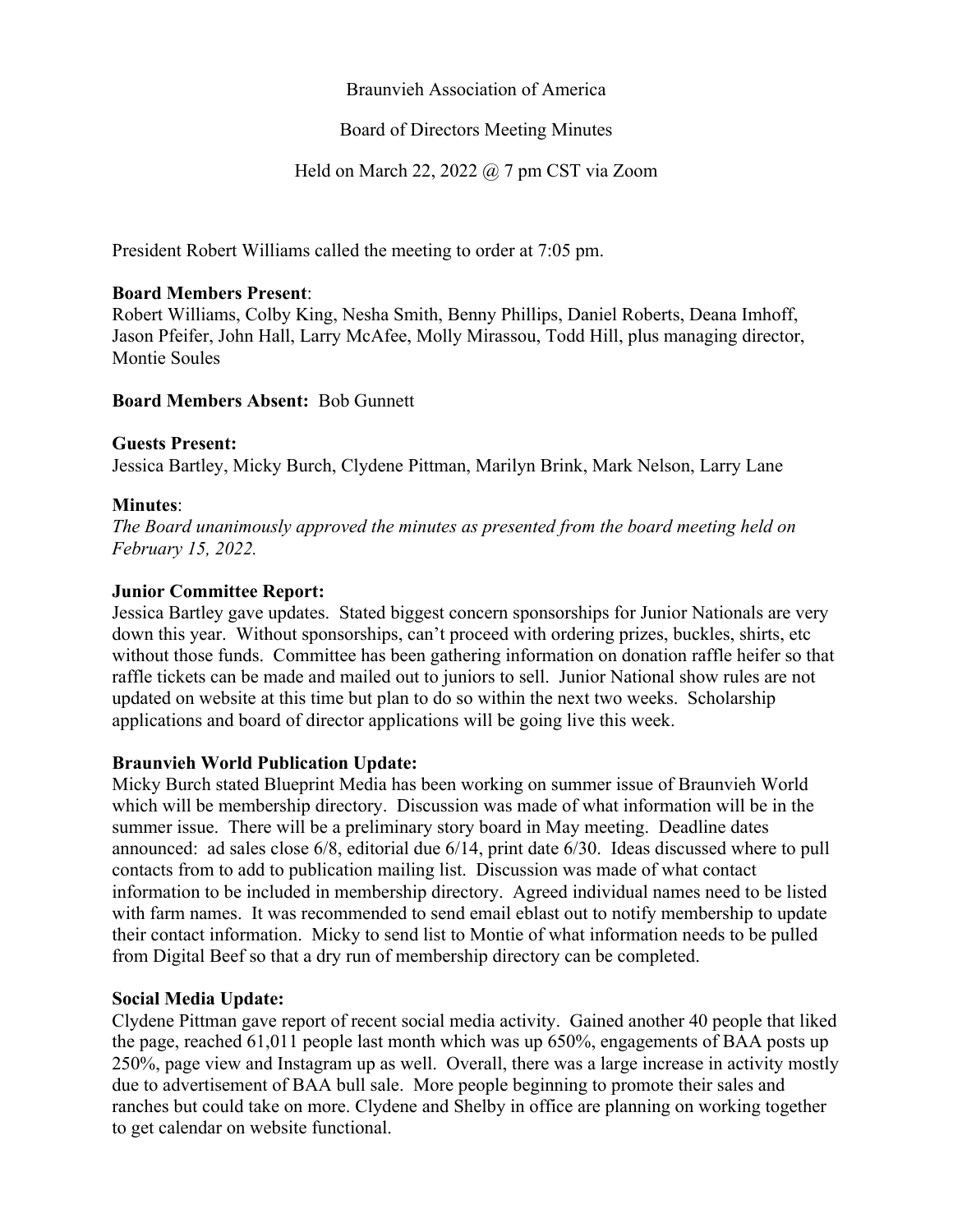## **Treasurer Report and Discussions During Treasurer Report:**

Montie Soules had emailed financials for month of February. YTD profit much higher than budgeted. Although financials look stronger than had planned, remind self cannot get complacent as changes in our world and cattle industry are occurring daily. *The board unanimously accepted the financials as presented for the month of February 2022.*

## **Other Office Updates:**

Montie Soules announced Cassie Reid will be main contact person in BAA office to offer better service to Braunvieh membership. DNA activity was up but will see it slow down. Neogen had to bring in additional help to assist with processing data – seen results had quicker turn around once Neogen received more outside help.

### **Corporate Philanthropic Committee Report:**

Randy Allgood not present but Mark Nelson gave update regarding 501c3. Mark had spoken with Stoney and David Hall regarding TBA 501c3. Mark believes it will be best to begin new application process of 501c3 for BAA.

## **Exhibition Committee Report:**

Marilyn Brink stated '21-'22 show season wrapped up at Houston Livestock Show. Committee is continuing to welcome new proposals for sale management. Marilyn stated needed to put a list together to determine what shows BAA would be financially responsible for. How much is BAA willing to pay?

## **International Committee Report:**

Dwight Alexander not present.

# **Registrations and Transfers Committee Report:**

Benny Phillips stated committee had spent large amount of time to determine minimal percentage of AGM required registering an animal under the new BI rule. *After considering others recommendations and factors, Benny Phillips, chairman of committee brought forth recommendation to amend and update rule defining Braunvieh Influencer (BI). Any animal that fails to meet the minimum AGM requirement of 20% under the Beefbuilder classification, that animal can be registered under a new category, Braunvieh Influencer (BI) if the sire or dam of said animal is a registered Braunvieh. The definition of a registered Braunvieh, is an animal that has 20% or greater listed for their AGM (Actual Genetic Makeup). For clarity of this rule that does not include P prefix animals as they are not registered and are recorded for performance purposes.* 

*The board unanimously approved the recommendation from the Registrations and Transfers Committee presented by Benny Phillips, Chair.*

### **Performance Committee Report:**

Mark Nelson announced committee members consisting of himself, Katy Williams, Todd Hill, Bob Brink, Kellen Davis, and Mason from West Texas A&M.

Todd Hill on subcommittee, bull test and sale committee gave update of recent bull test. Todd was pleased it went off without a hitch, learned a lot, and will start planning for next event which will include looking into different sale platforms. Todd said buyers from the sale were primarily new to Braunvieh. The facebook advertisement for the bull sale gained exposure for the breed.